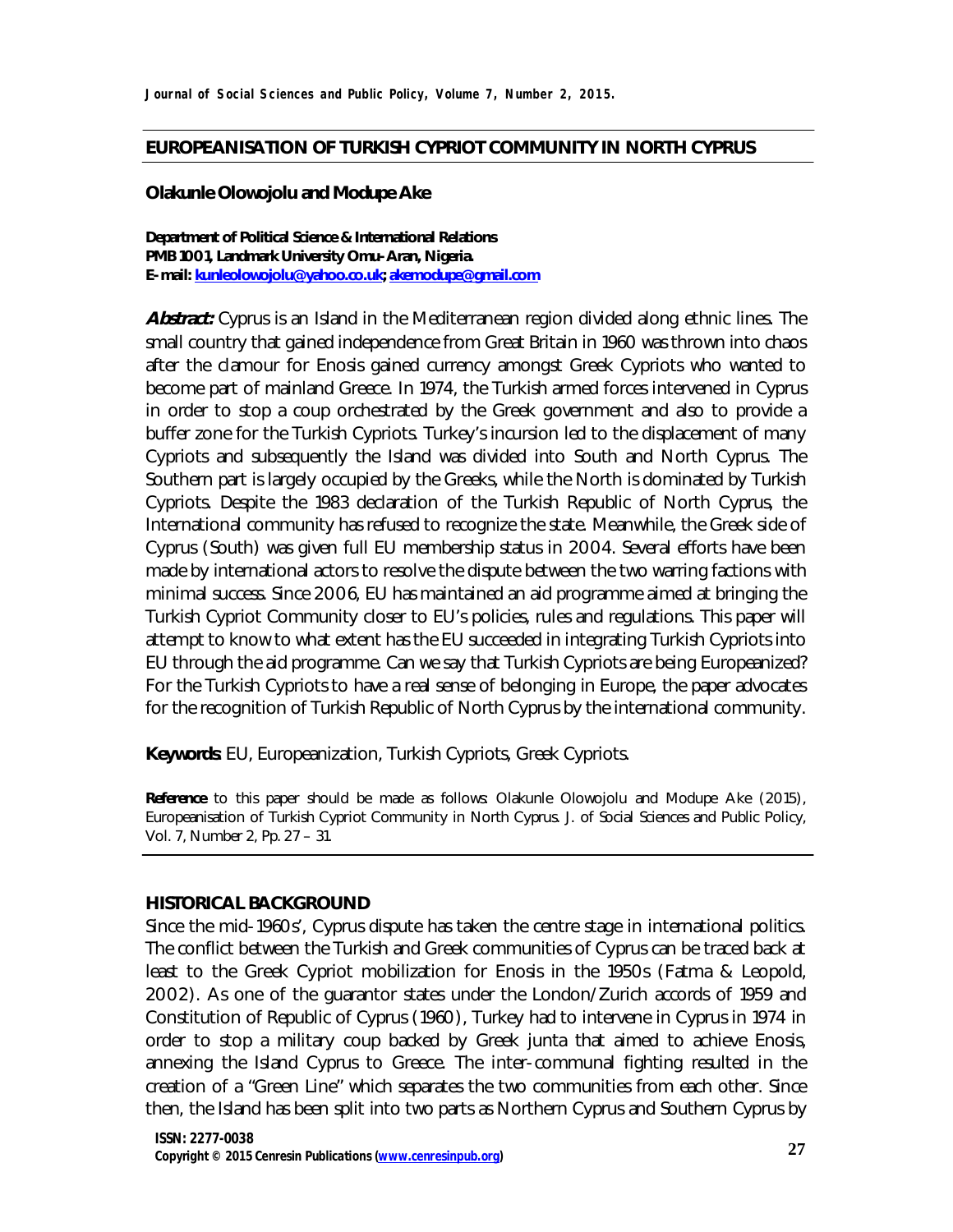a demilitarized zone under the auspices of UN and British Sovereign Base Areas (SBAs). Southern Cyprus is ruled by the administration of the Republic Cyprus which is internationally recognized. On the other hand, Northern Cyprus constitutes 37 percent of the Island and is controlled by the self proclaimed Turkish Republic of North Cyprus (TRNC), which was declared on November 15, 1983. Turkey is the only country that accords TRNC full recognition. The European Union's involvement in the Cyprus question dates back to the 1960s'. The EU has continued to play an important towards ending the political impasse. In April 2004, there were dramatic events that shook the international community, the UN master plan known as Annan Plan was offered as a solution in form of referenda. Interestingly, 76 percent of Greek Cypriots voted no, while 65 percent of Turkish Cypriots voted yes. Despite the setback, the Republic of Cyprus represented by the Greek Cypriot community acquired full membership status within the EU on May 1, 2004 at the expense of their Turkish Cypriot counterpart (Olowojolu, 2013).

# **EUROPEANIZATION AS A CONCEPT**

Different scholars have worked extensively on the concept of Europeanization. Europeanization can be defined as the emergence and development at the European level of distinct structures of governance, that is, of political, legal and social institutions associated with political problem solving that formalizes interactions among the actors and of policy networks specializing in the creation of authoritative European rules (Risse, Cowles & Carporosa, 2001). Radaelli (2000) defined Europeanization more broadly as a process of construction; diffusion and institutionalization of formal and informal procedures, policy paradigms, styles, "ways of doing things" and shared beliefs and norms which are first defined and consolidated in the making of EU decisions and then incorporated in the logic of domestic discourse, identities, political structures and public policies.Olsen (2002) separates Europeanization into five possible phenomena when examining what is actually changing and considers that it may be seen as :

- a. Changes in external boundaries
- b. Governance institutions developed at the supranational level
- c. Influencing and imposing supranationality at the sub-national and national levels
- d. Exporting governance procedure and policy specific for EU beyond EU borders
- e. A project of a political nature aimed at intensifying the unification of the EU.

From its humble beginning in 1951 with six founding members, EU currently has 28 member countries. EU has grown in becoming an economic giant that can rival America and China. EU has also expanded its frontiers with the establishment of European Neighbourhood Policy (ENP) and Euro-Mediterranean Policy. Hence, the confirmation of EU as a global actor in international affairs.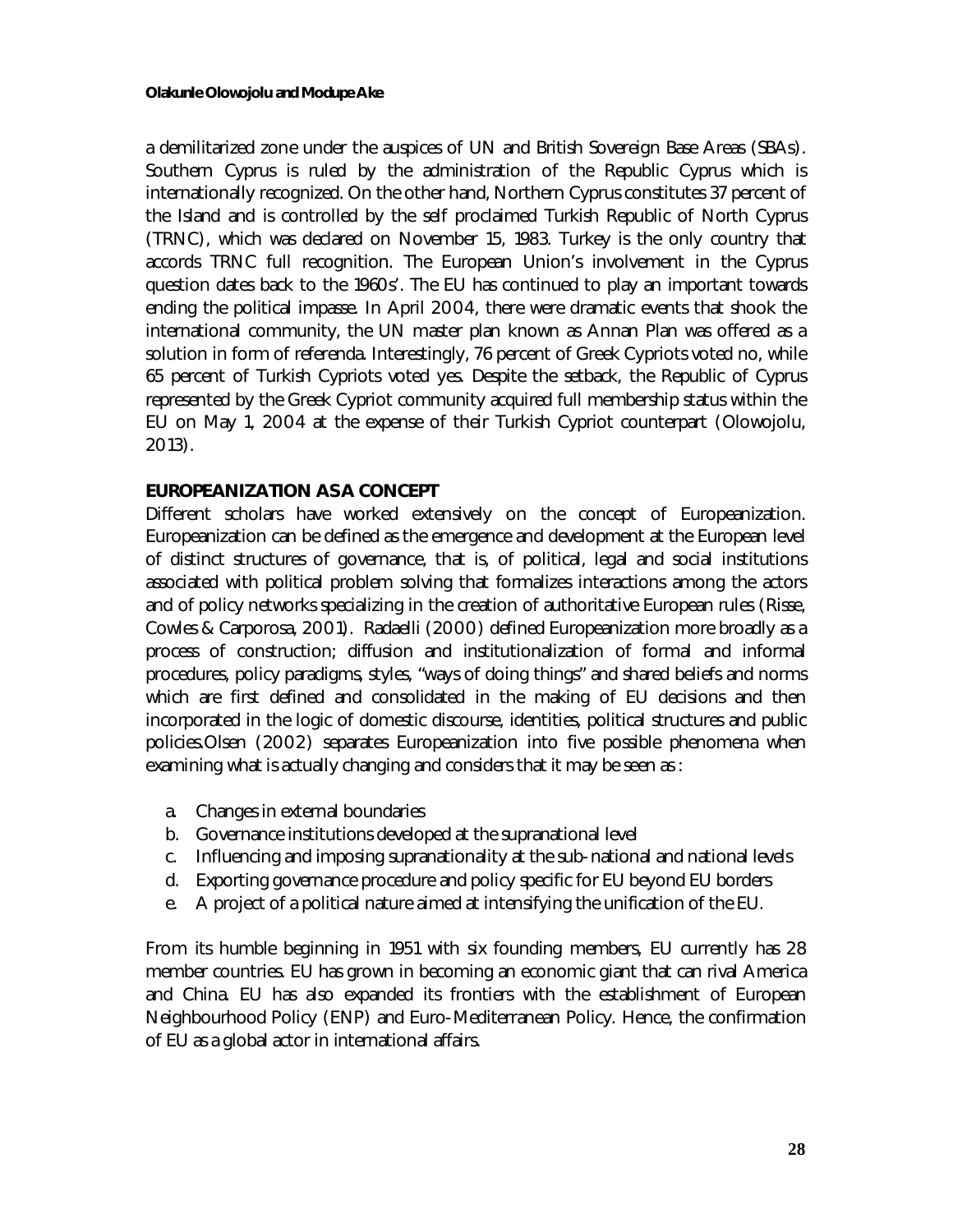## **EU AND TURKISH CYPRIOT COMMUNITY**

Given the fact that the Annan Plan of 2004 could not succeed in re-uniting the Greek Cypriots and the Turkish Cypriots, the EU came up with Council Regulations aimed at integrating the Northern part of Cyprus. The Council Regulation for the instrument of financial support was eventually adopted on February 27, 2006 with an initial allocation of €258.8 million (EU Council Regulation, 2006). The EU Aid Programme in North Cyprus covers areas educational scholarship; trade, transportation, private sector, rural development, telecommunications, preservation of culture, water supply and sustainable energy and peace building. It must be noted that despite the benefits derived from the EU programmes, the Northern part of Cyprus are yet to be fully integrated into EU.

### **REMEDIAL RIGHT ONLY THEORY TO SECESSION**

Remedial Right Only Theory asserts that a group has a general right to secede if and only if it has suffered certain injustices for which secession is the appropriate remedy of last resort (see Buchanan, 1997).To buttress this assertion, Ryngaert and Griffieon (2009) posited that:

*What if a state persistently denies a people the fundamental right of internal self-determination? What if a people does not have free choice but is repressed and suffers from gross violations of basic human rights, and all possible remedies for a peaceful solution to the conflict have been exhausted? Should that people not be allowed a self-help remedy in the form of external self-determination?*

### **MAKING A CASE FOR THE TURKISH CYPRIOTS**

It is on record that even before the 1974 intervention of Turkey in Cyprus dispute; the Greek Cypriots dominated the political climate of the Island at the expense of Turkish Cypriots. The call for *enosis* and the 1974 coup in Cyprus cannot be blamed on the Turkish Cypriots. The admission process of Republic of Cyprus into European Union which started in 1990 and came into fruition in 2004 was done without the consent of the Turkish Cypriots. Moreover, the much talked about Annan Plan was massively turned down by the Greek Cypriots. It is quite surprising that since 1983, the international community has not given TRNC recognition despite the injustices they have suffered since the 1960s. The Declaration on the Principles of International Law (1970) states that:

*By virtue of the principles of equal rights and self –determination of peoples enshrined in the Charter of the United Nations, all peoples have the right freely to determine without external interference, their political status and to pursue their economic, social and economic development, and every State has the duty to respect this right in accordance with the provisions of the Charter.*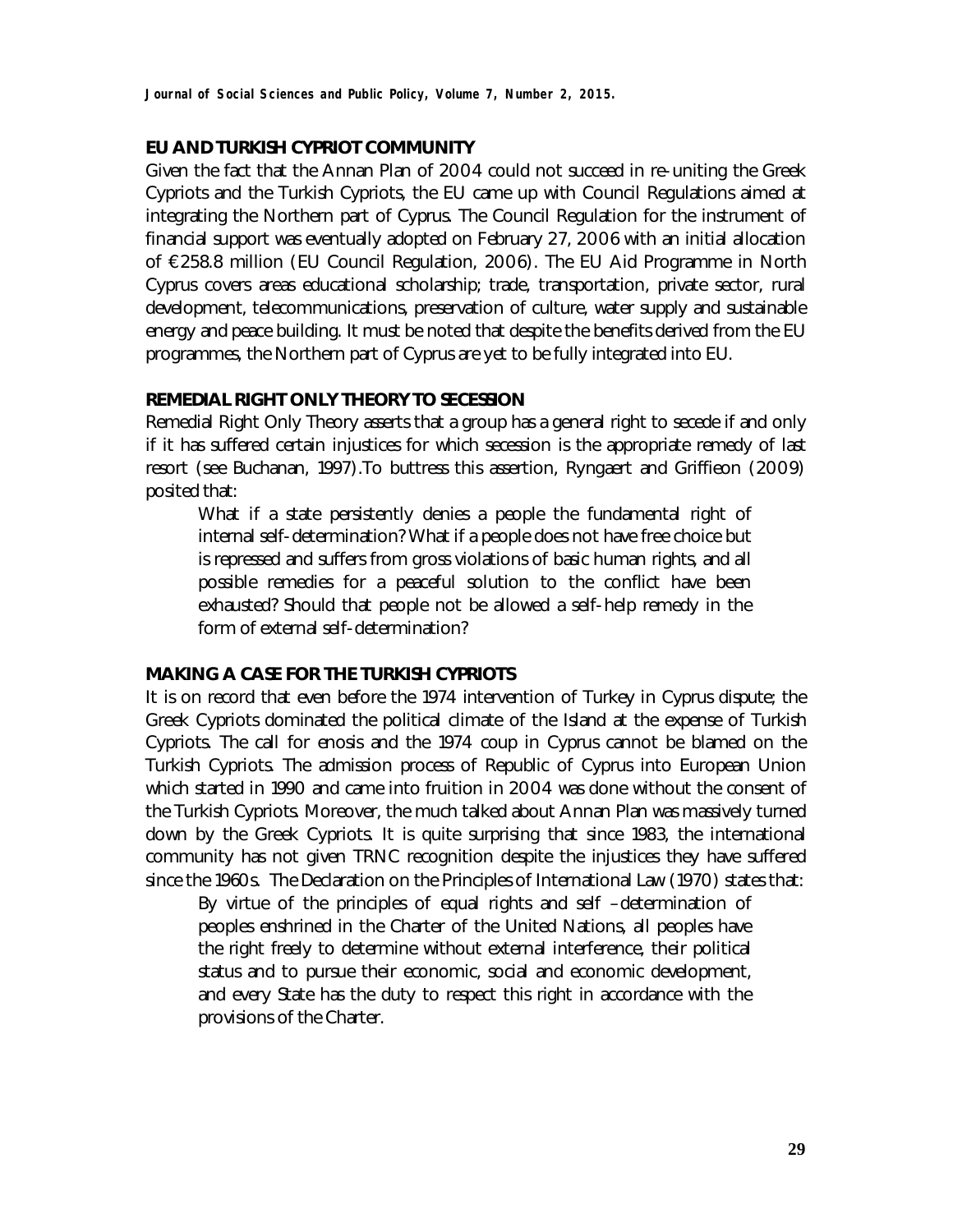### **Olakunle Olowojolu and Modupe Ake**

Furthermore, UNESCO's 1990 final report of the concept of the Rights for Peoples list certain criteria that describes people. They include:

- 1. A group of individual human beings who enjoy some or all o the following common features:
	- Common historical tradition:
	- Racial or ethnic identity;
	- **Cultural homogeneity;**
	- $\blacksquare$  Linguistic unity;
	- Religious or ideological affinity;
	- $\blacksquare$  Territorial connection and;
	- Common economic life
- 2. The group must be of a certain number which need not be large (the people of micro States) but which must be more than a mere association of individuals within a state.
- 3. The group as a whole must have the will to be identified as a people or the consciousness of being a people.
- 4. The group must have institutions or other means of expressing its characteristics and will for identity.

The aforementioned criteria are good enough for the legality of TRNC. In series of negotiations, the Greek Cypriots and Turkish Cypriots have disagreed on major issues. On the political system, the Turkish Cypriots favour two sovereign states or a bi-zonal confederation arrangement. On the other hand, Greek Cypriots prefer a unitary state or a loosed federation that will allow Turkish Cypriots have autonomy (Sosen, 2007). On representation, Turkish Cypriots support equal representations in government, meanwhile Greek Cypriots support 80:20 Greek to Turkish ratio with no room for rotational presidency (ibid). It is against this background that this paper supports the view that TRNC should be given full recognition by the international community and should be considered for EU membership.

# **RECOMMENDATIONS**

The impact of Euro Aid Programme on the Turkish Cypriot community cannot be overemphasized. There are clear evidences of improvement in human capacity development, human capital development and societal development. Nevertheless, the EU Aid Programme in North Cyprus cannot bring an end to the political feud between the Greek Cypriots and Turkish Cypriots. This research is of the view that Turkish Cypriots can be better integrated into EU through increased EU financial aid. EU should allow Turkish Cypriots to engage in Direct Trade. By opening the frontiers of international trade and investment, Turkish Cypriots will not be too dependent on EU aid or financial assistance from Turkey. This paper argues that Turkish Cypriots should use their peculiar statehood as a bargaining power to push for assistance from EU and other international organizations. All the stakeholders in Northern part of Cyprus should show more